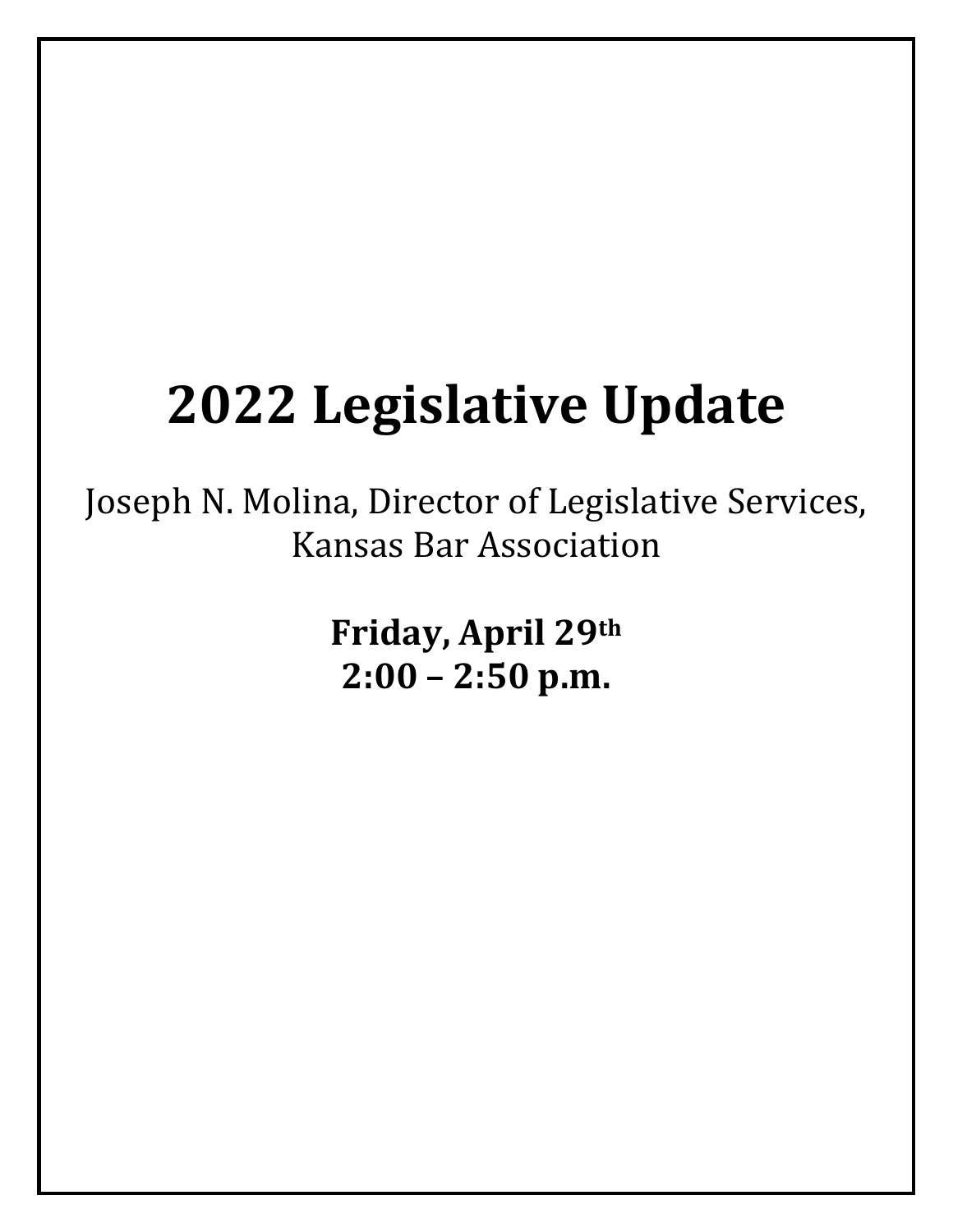#### Kansas Bar Association

- 2022 LEGISLATIVE UPDATE
- Presented by:
- Joseph N. Molina III
- April 7, 2022



#### **KANSAS BAR ASSOCIATION**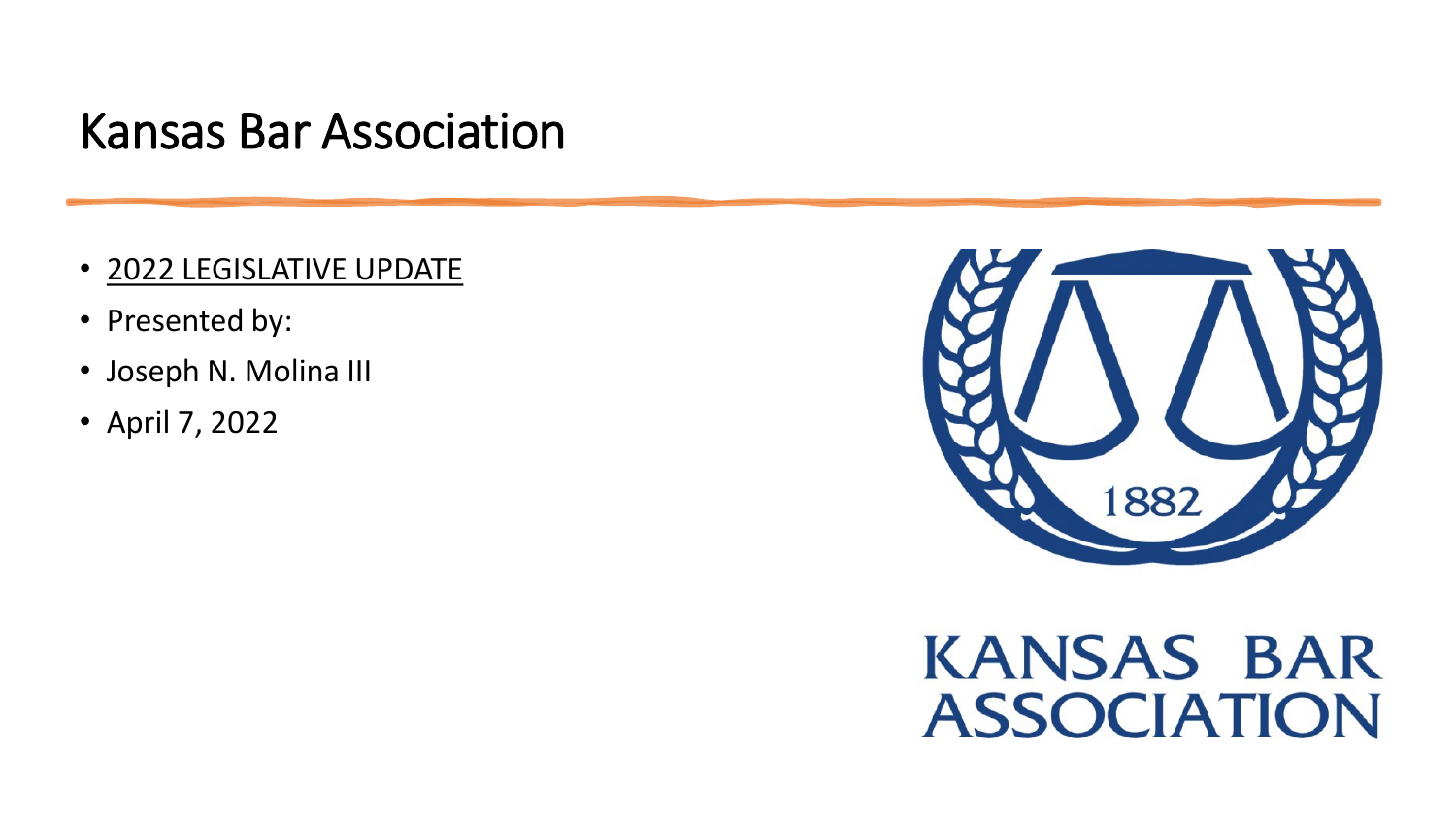By the Numbers Constitional Amendments Judicial Branch BIDS Bills of Interest **Elections** 

2022 LEGISLATIVE UPDATE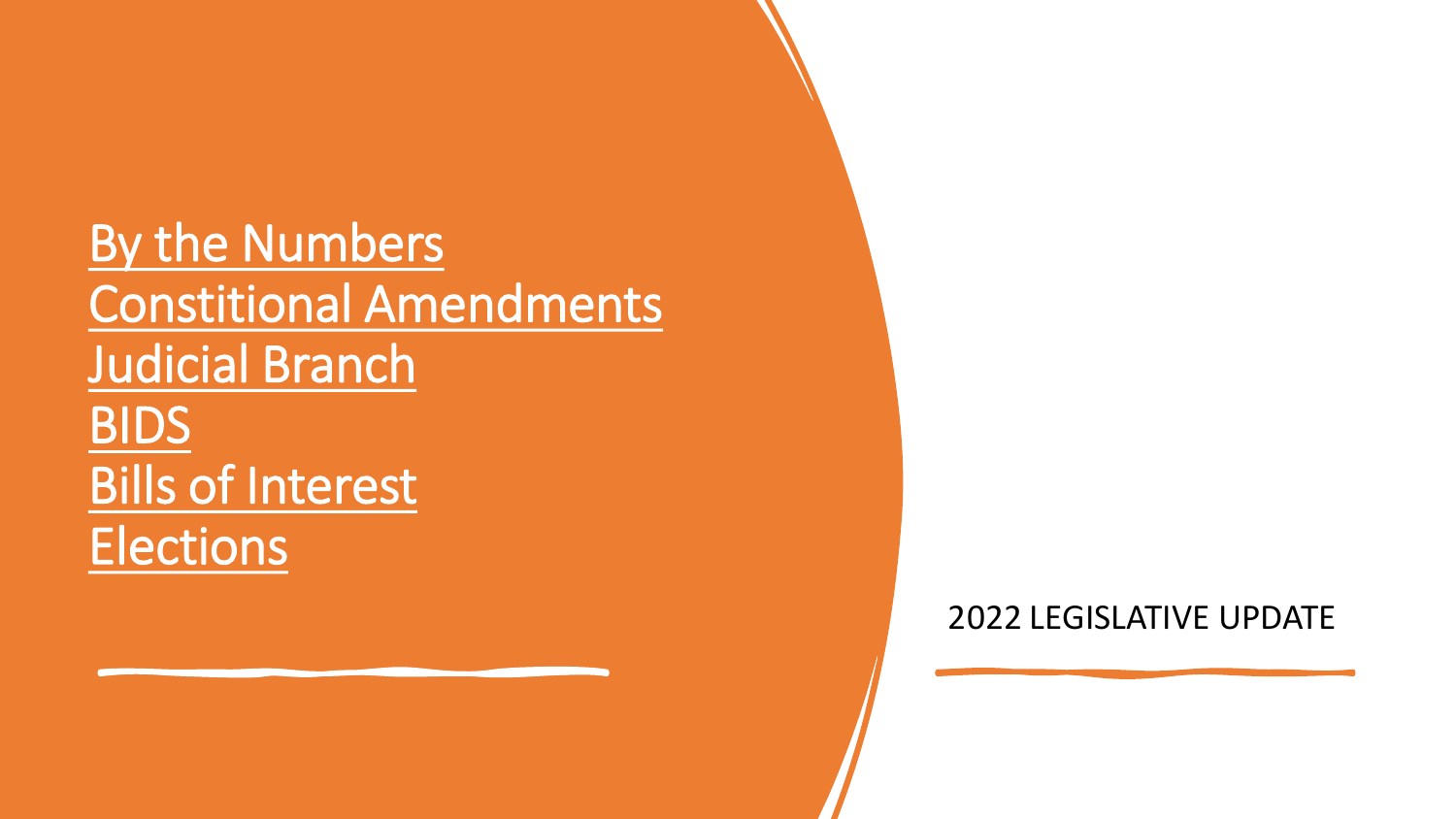## 2022 by the Numbers

| <b>Senate Bills</b>    | Senate bills       |
|------------------------|--------------------|
| introduced in          | carried over to    |
| $2021 = 252$           | $2022 = 355$       |
| <b>House Bills</b>     | <b>House Bills</b> |
| introduced in          | carried over to    |
| $2021 = 349$           | $2022 = 398$       |
| <b>Bills that</b>      | Number of          |
| became law in          | days in session    |
| $\overline{2022} = 38$ | $= 54$             |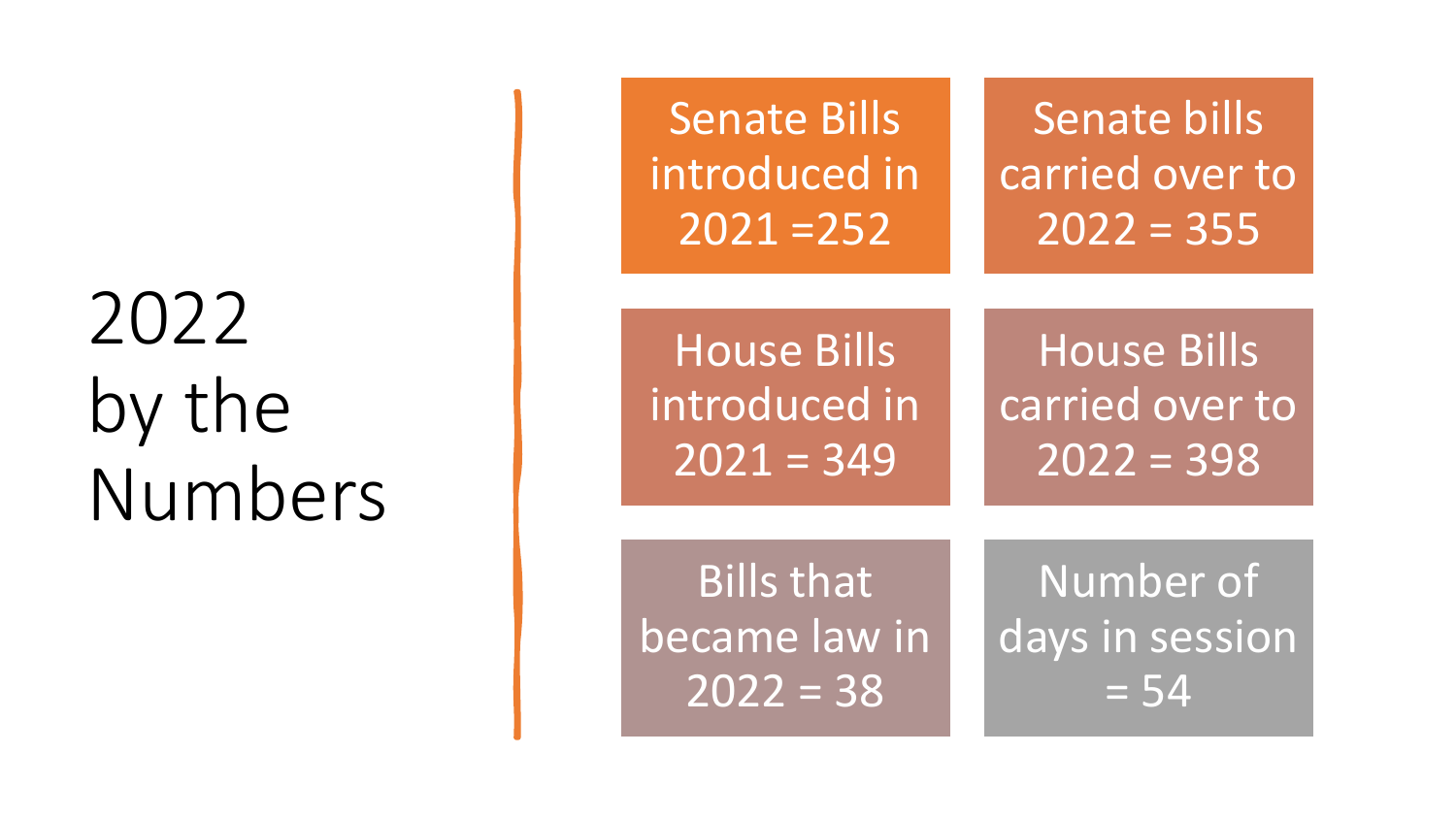#### Constitutional Amendments

- HCR 5003 Value Them Both (Senate 28-11; House 86-38) Primary Election
- HCR 5014 Rules and Regs (Senate 27-12; House 85-39) General Election
- HCR 5022 Election of Sheriff (Senate 36-2; House 97-24) Primary Election
- SCR 1619 2021 Special Committee on Taxation (Senate 28-11; No House vote)
- SCR 1620 Supermajority to pass certain state tax increases (Senate 25-14; No House vote)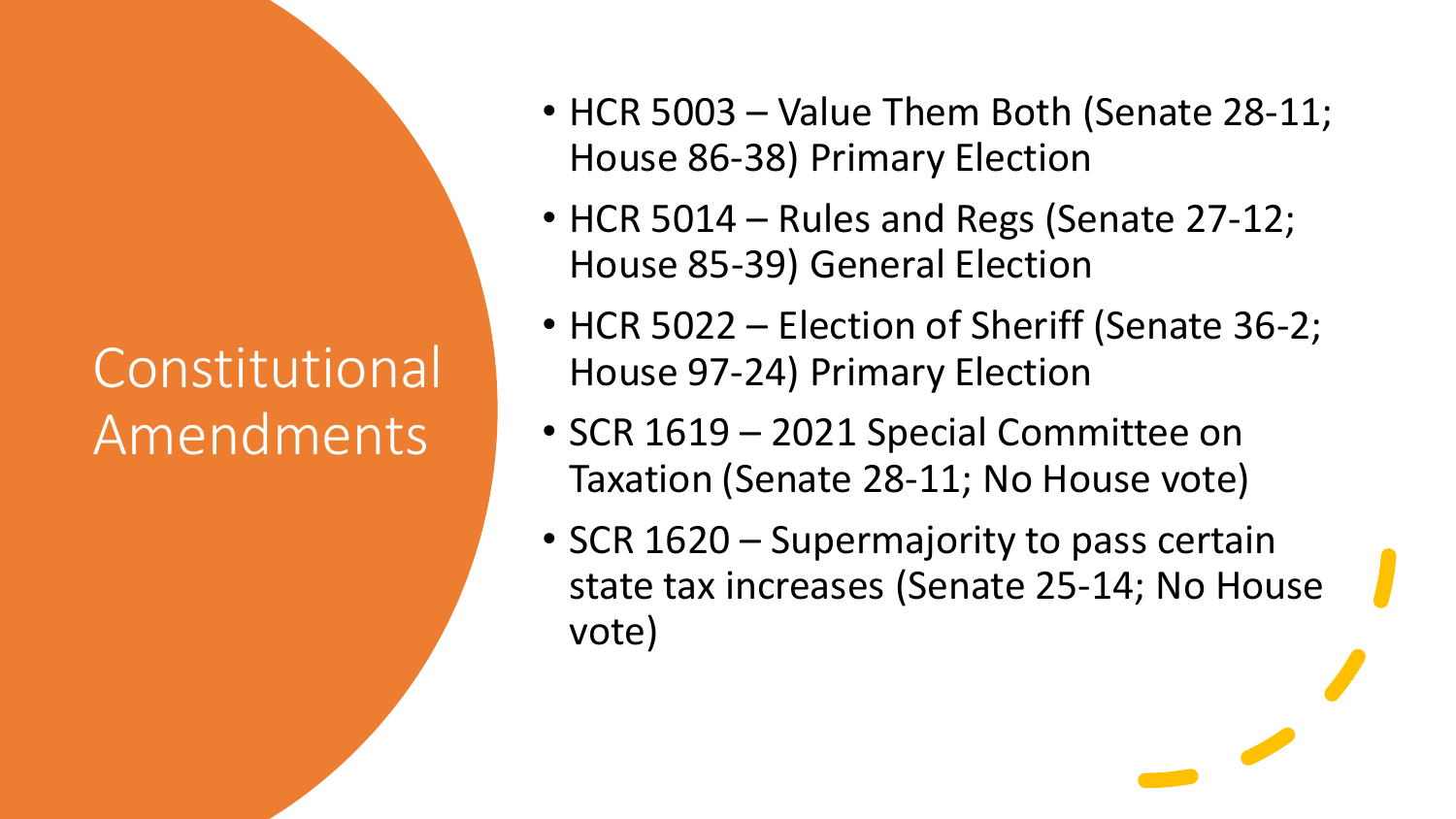## Judicial Selection

SCR 1621 – Federal Model SCR 1622 – Partisan Elections HCR 5006 – Nominating Process COA

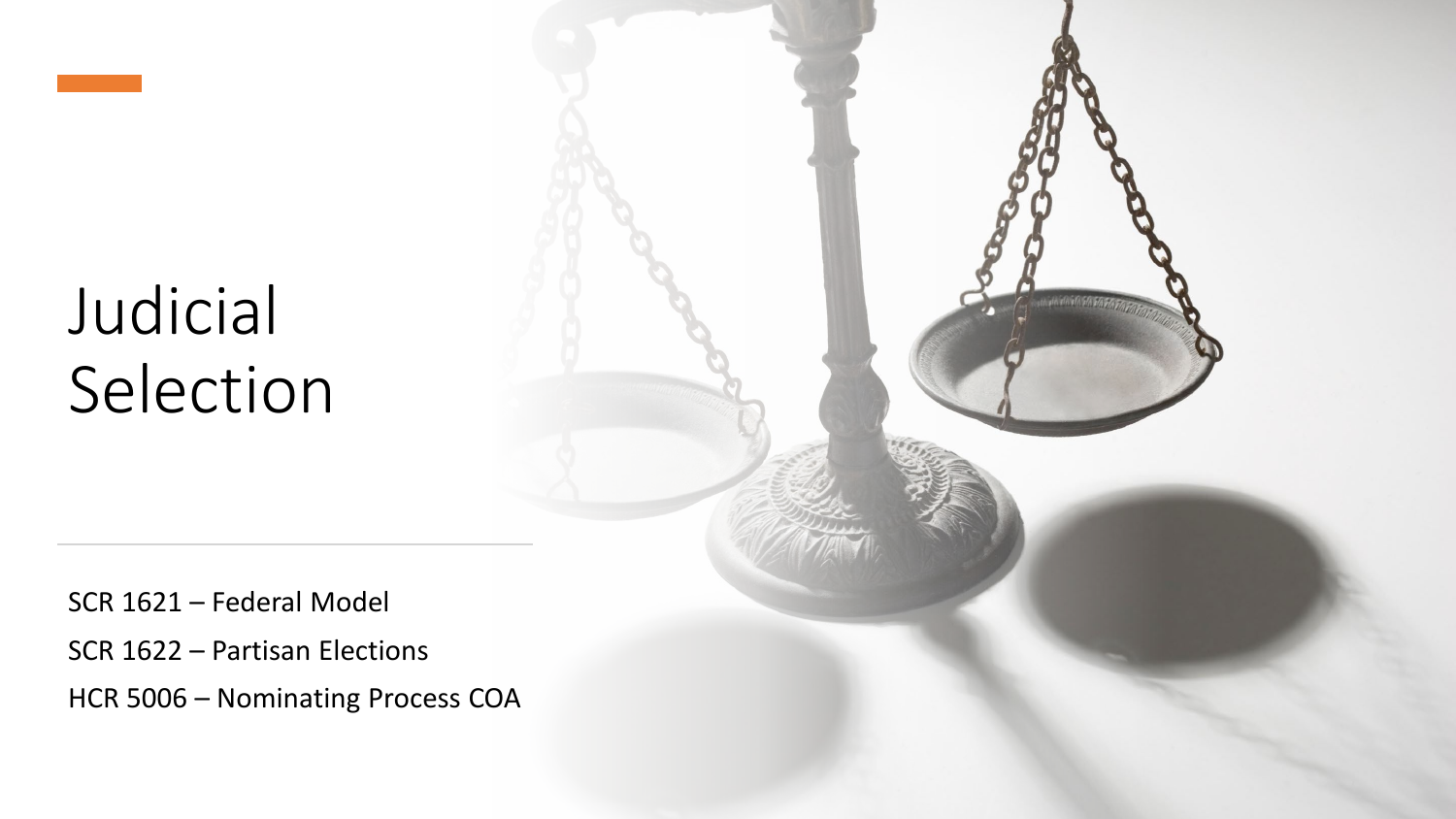# Judicial Branch

Office of Judicial Administration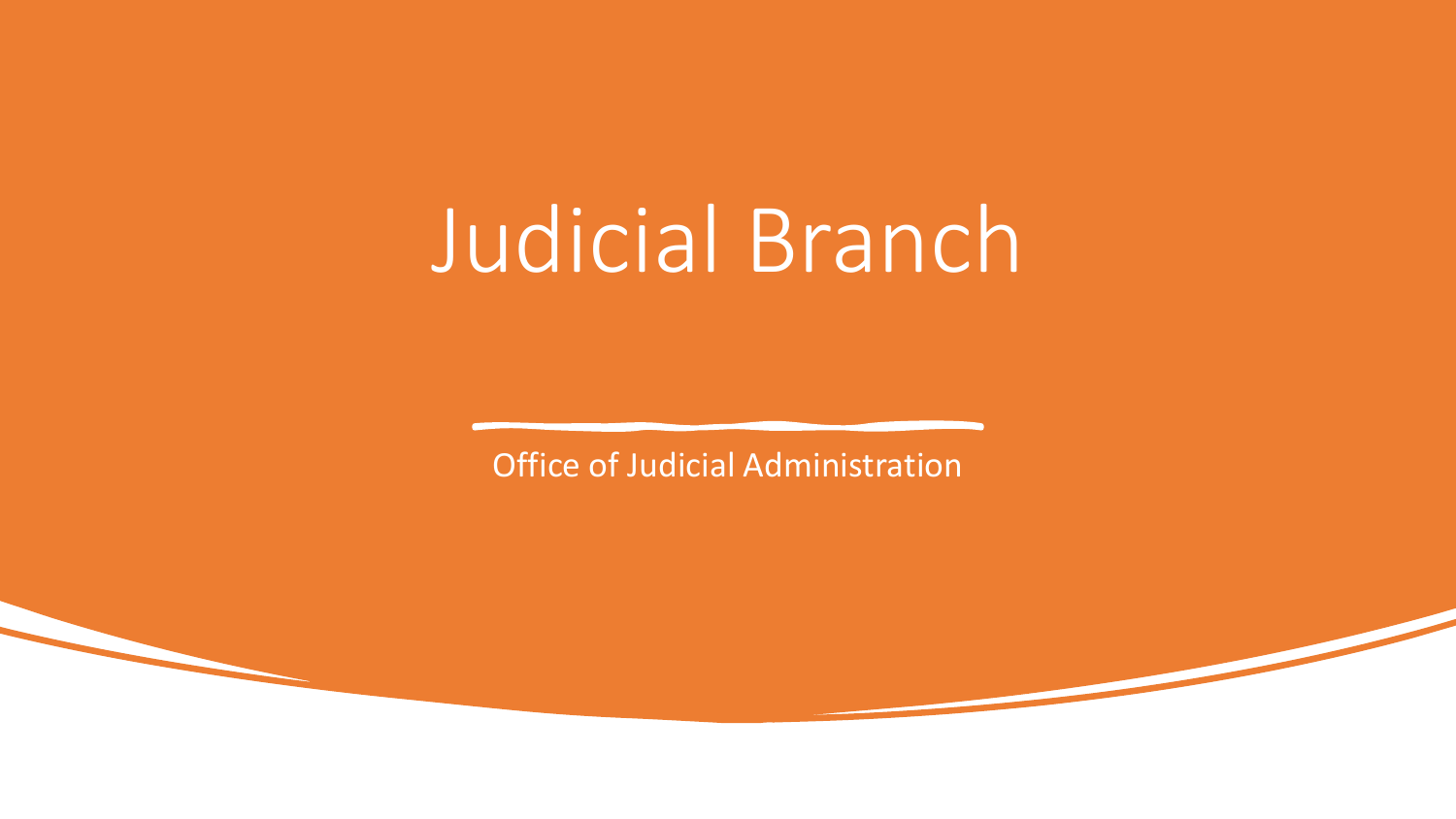Judicial Branch Budget

- [Website: https://www.kscourts.org/About](https://www.kscourts.org/About-the-Courts/Court-Administration/Budget)-the-Courts/Court -Administration/Budget
- FY 2022/FY 2023
- HB 2541 Docket Fee Transition to SGF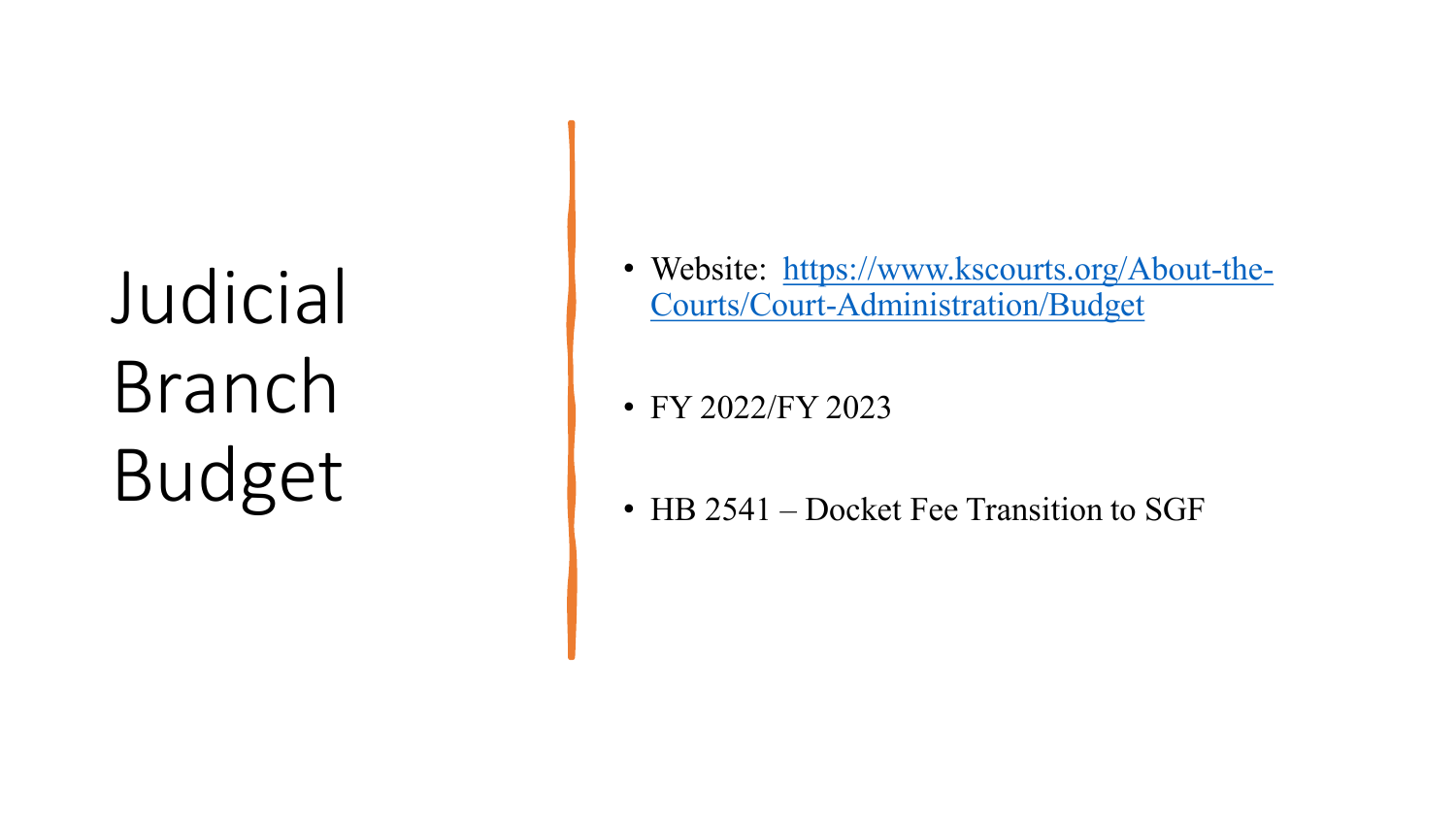# FY 2023 Request

Base Budget (\$151 million)

Redirect docket fees to SGF

Sans surcharge fee

13 district and 10 magistrate

23 new judges (with Staff)

\$5 million total request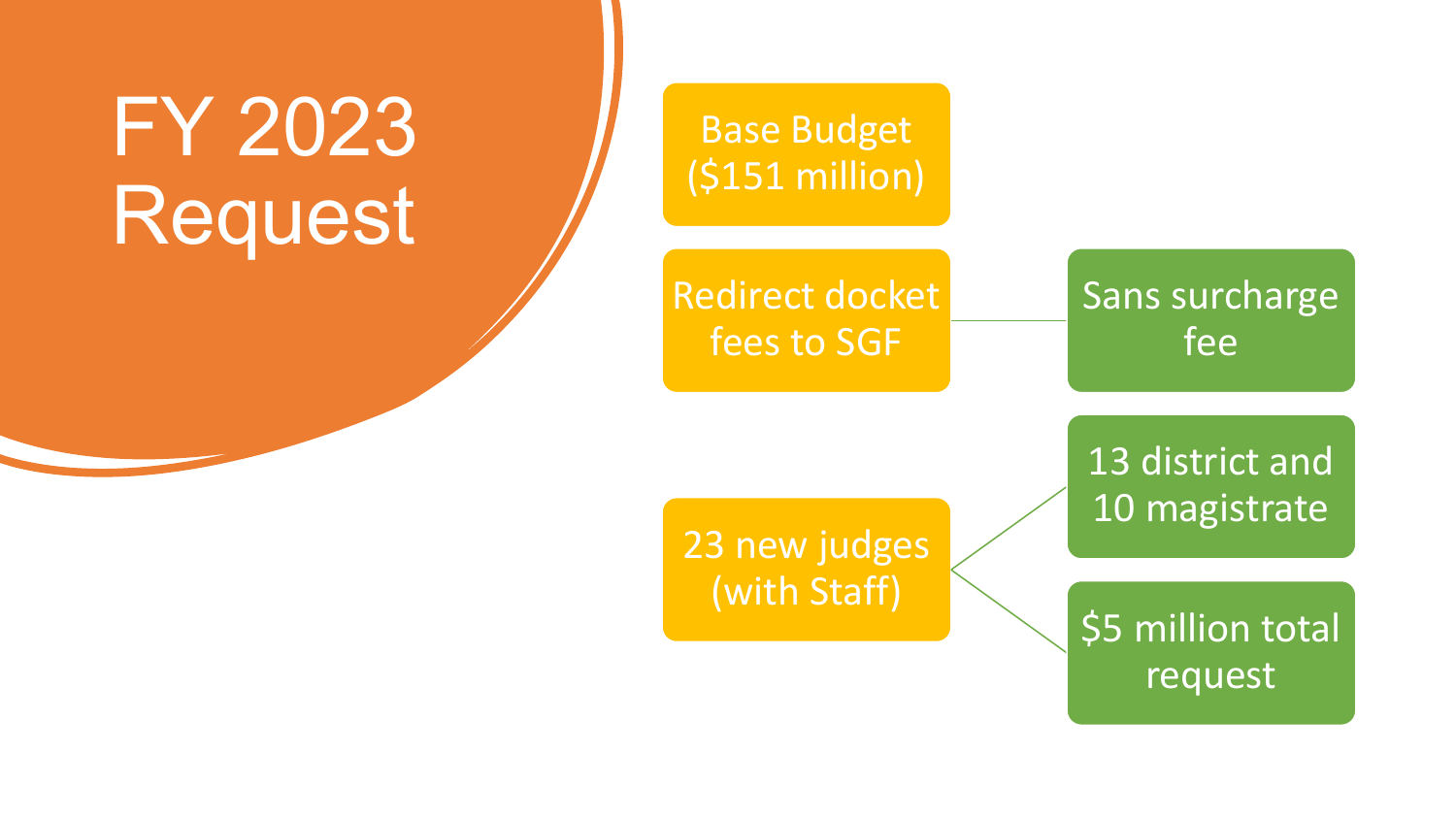## Survey of Judicial Salaries

| Kansas         |
|----------------|
| \$145,641 (50) |
| \$140,940 (39) |
| \$128,636 (51) |
| \$131,355 (49) |

#### MIssouri \$183,264 (27) \$140,940 (39) \$167,535 (24) \$157,972 (32) \$175,623 (9)

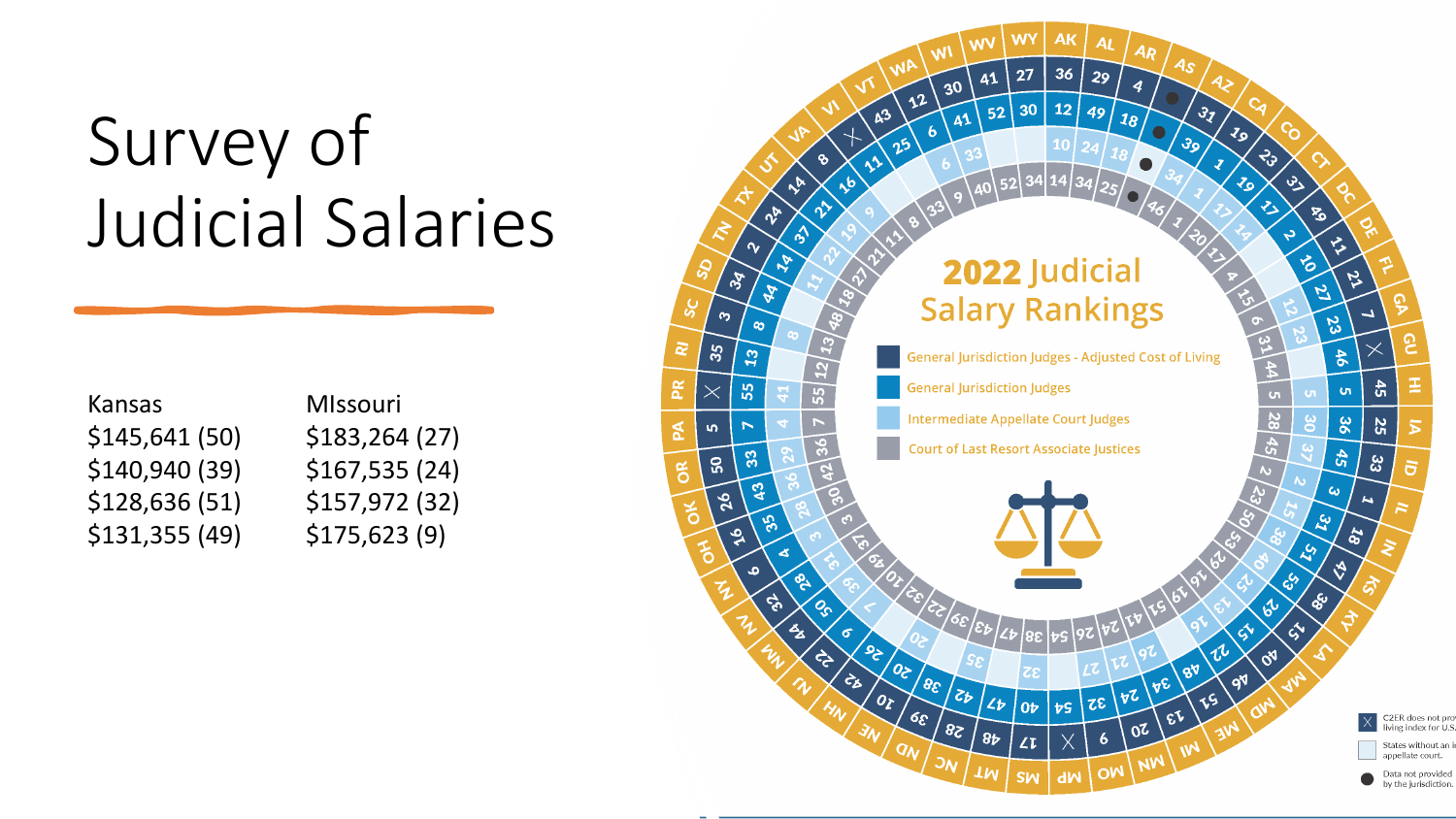### Kansas BIDS

- \$3.9 million for pay parity and employee pay scale adjustment
	- Removed from 5% Cost of Living Adjustment
- \$3.6 million for assigned counsel rate increase - \$100-\$120 for FY 2023
	- Provision for assigned counsel rate increase HB 2363 not approved
- \$316,000 for technical upgrades and additional office space
	- Funding for WyCo office will be in 2023 request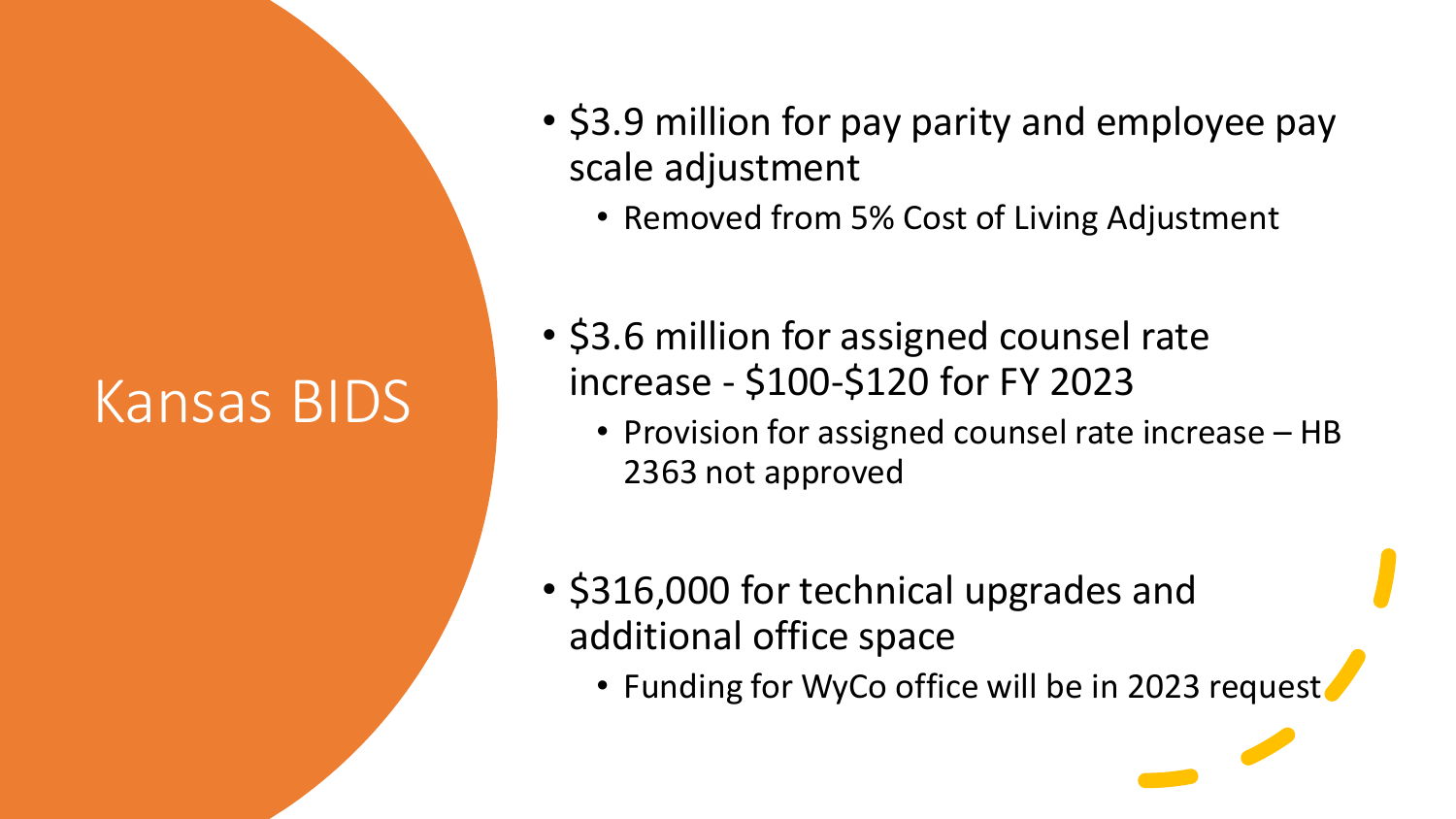#### BILLS

- Conference Committee Reports
- Litigation
- Probate/Real Estate
- Family

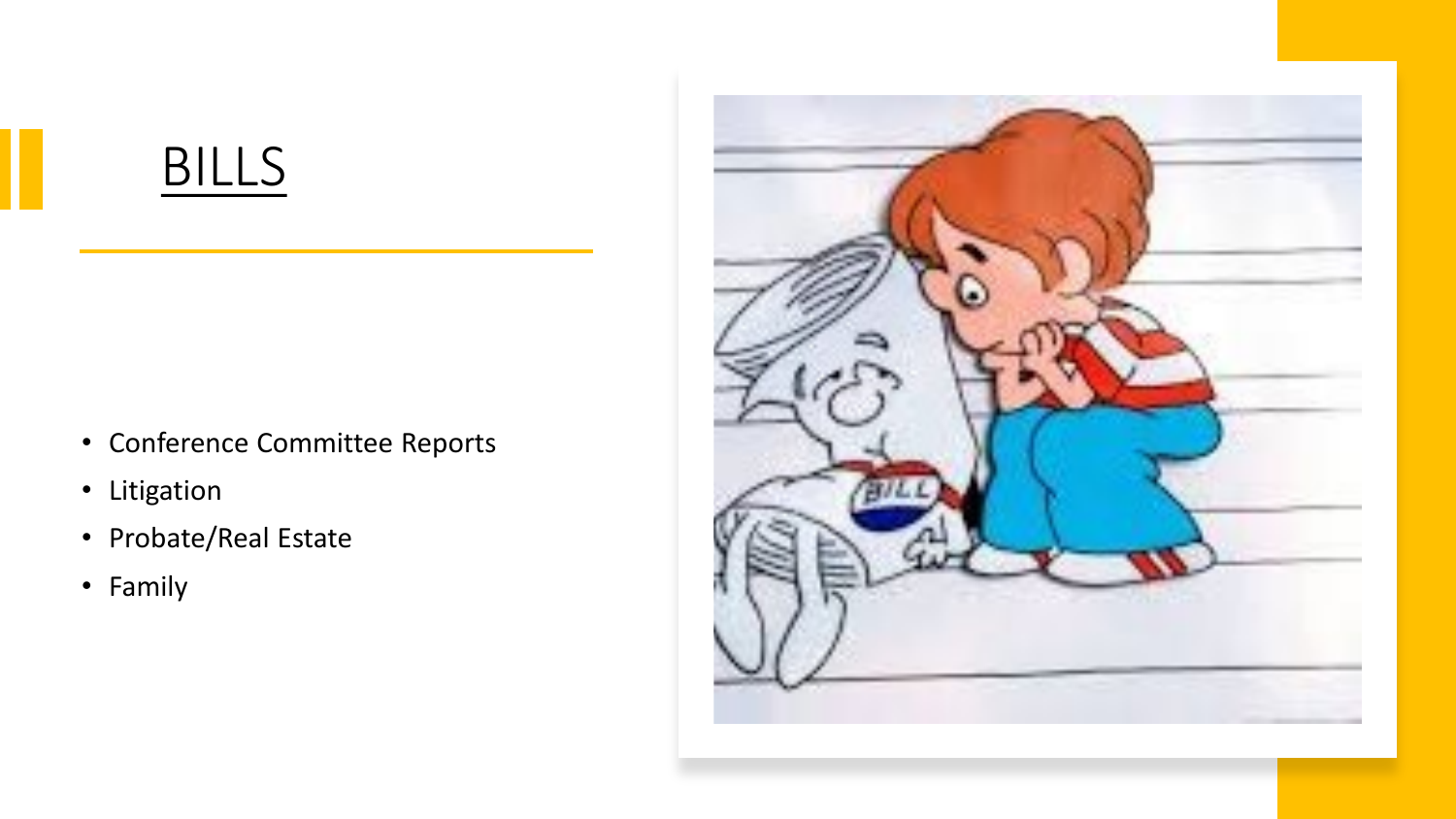# Judiciary CCR

- CCR for HB 2299 Law Enforcement Bundle
- CCR for HB 2277 Criminal Law Bundle
- CCR for HB 2377 DUI Bundle
- CCR for HB 2109 Records Bundle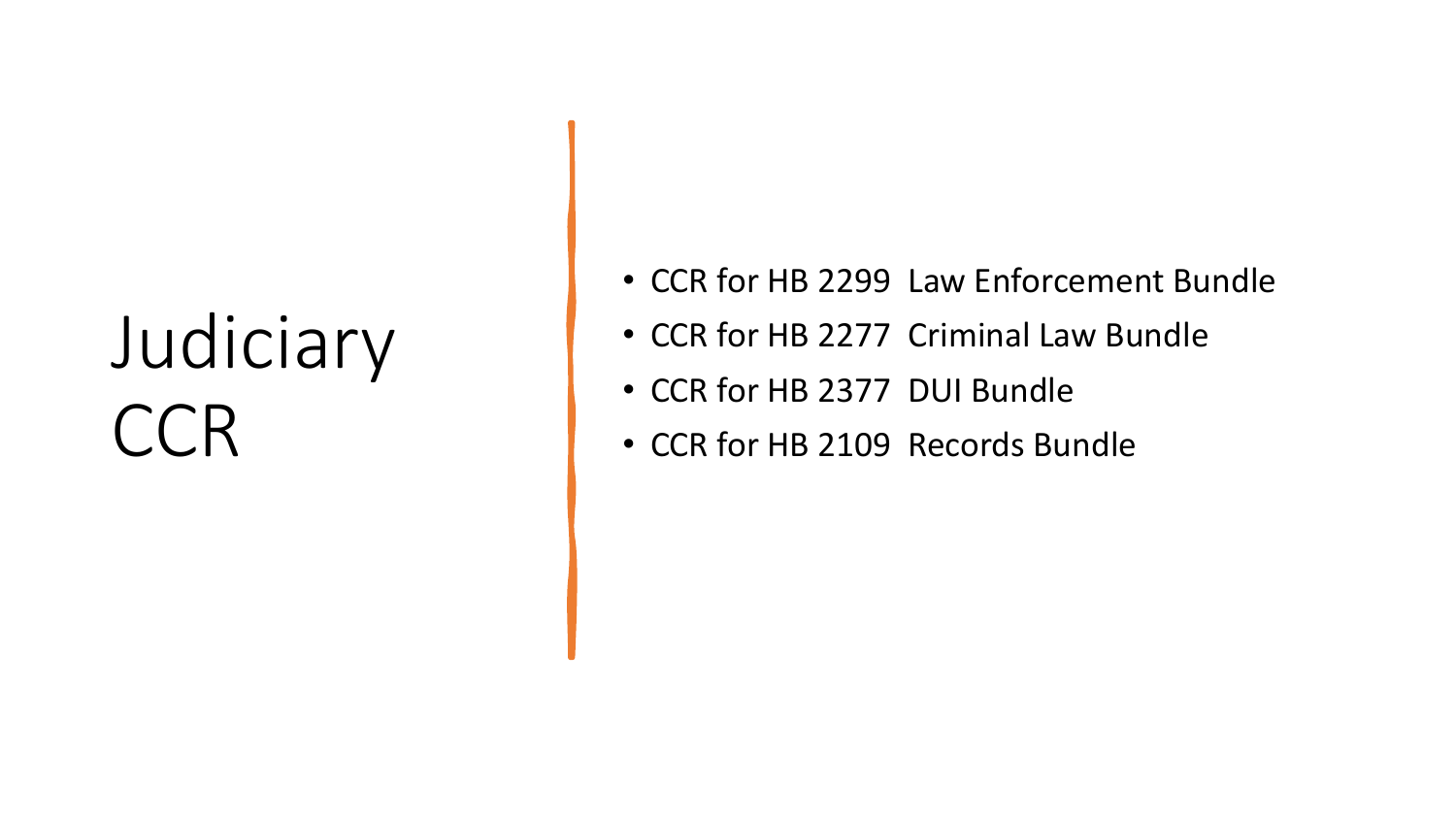## Litigation

- SB 150 Advertising
- SB 151 CAPS
- SB 152 Third Party Financing
- SB 286 COVID-19 response
- SB 2458 Optometrist/Ophthalmologist

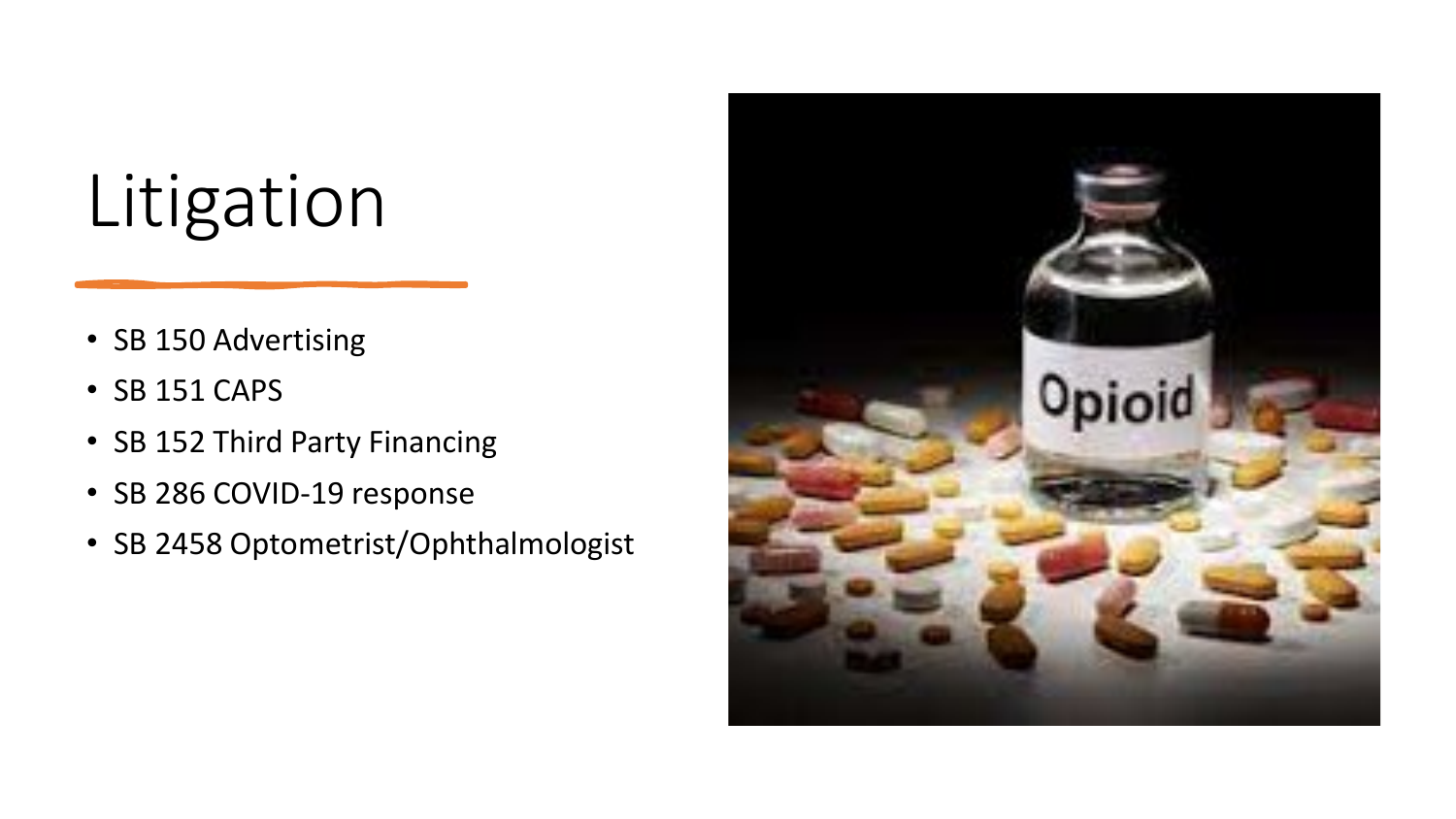# Real Estate, Probate & Trusts

- SB 141 Uniform Directed Trust Act
- Sub for SB 400 Uniform Trust Code
- HB 2025 Copy of Will
- SB 382 License requirement for real estate transactions
- HB 2531 Right of Way along county roads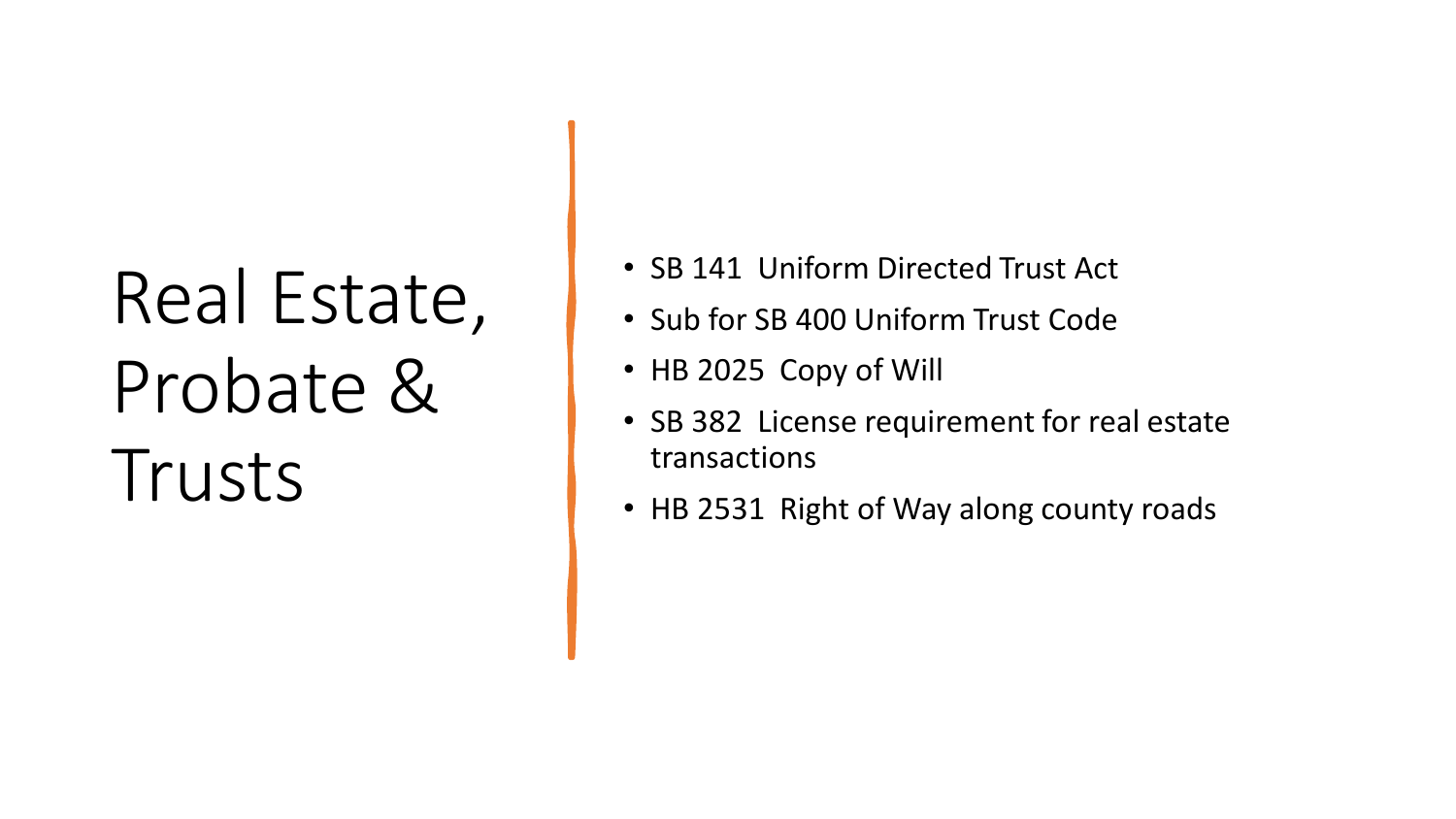## Family Law

- HB 2496 Uniform Family Law Arbitration Act
- HB 2725 Shared Parenting
- SB 575 Presumptive Joint Legal Custody
- HB 2153 Office of the Child Advocate
- HB 2075 Adoption Venue
- CCR for SB 343– Hearing impairment and legal custody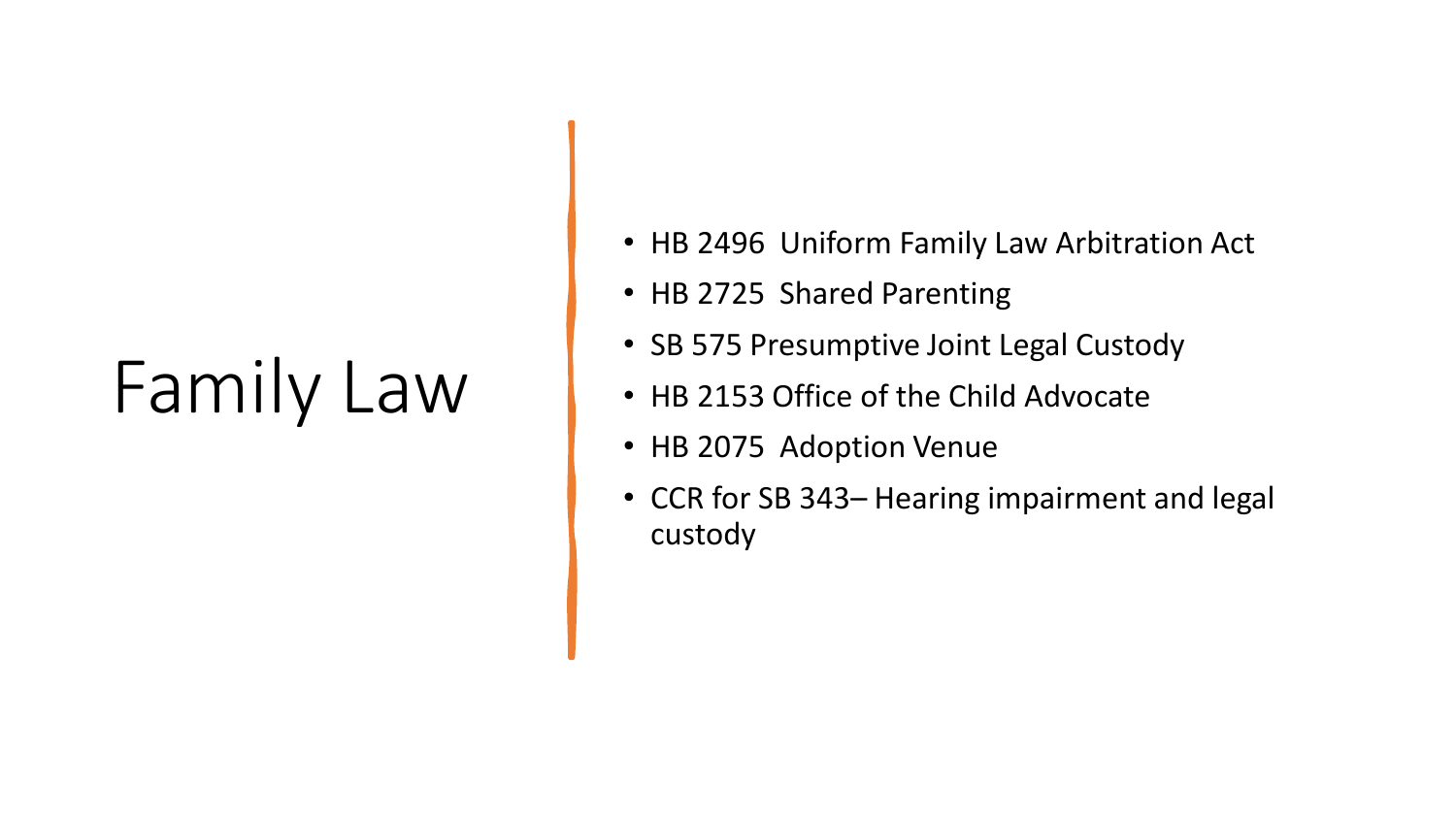# 2022 Elections

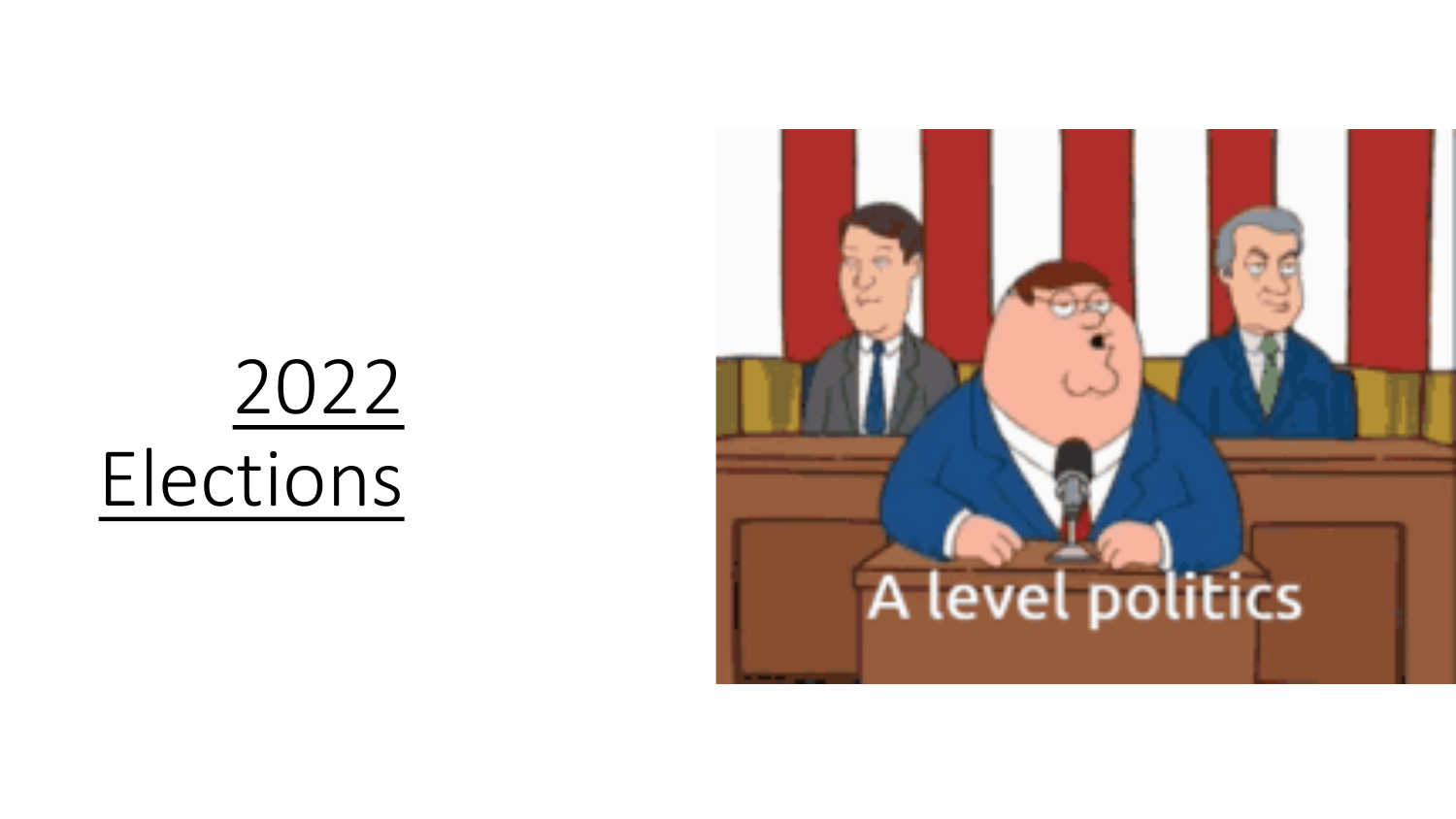#### Redistricting

Sub for SB<br>http://www.kslegislature. [org/li/b2021\\_22/measure](http://www.kslegislature.org/li/b2021_22/measures/documents/ccrb_sb563_01_0000.pdf) s/documents/ccrb\_sb563 \_01\_0000.pdf



http://nationalatlas.gov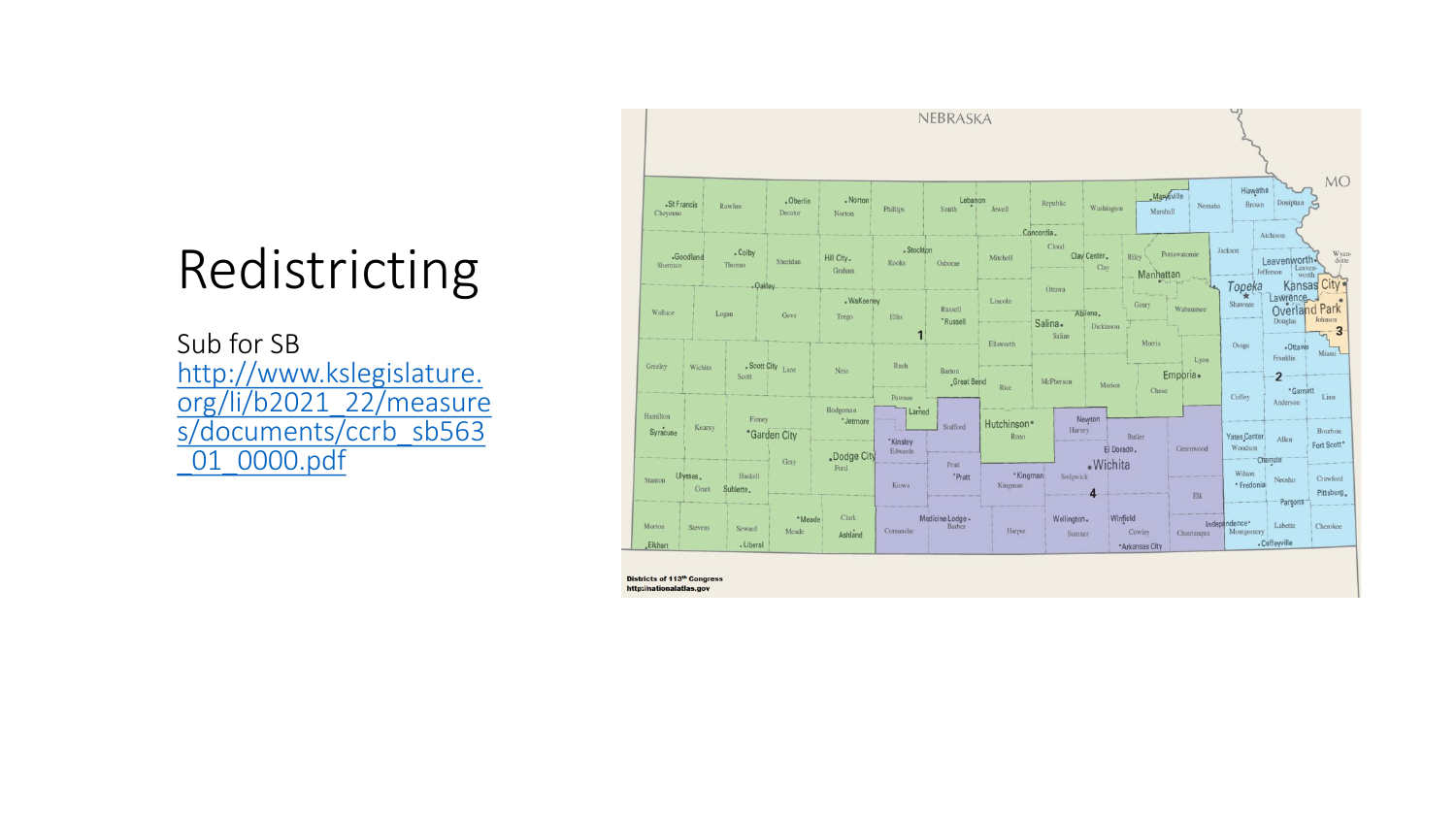# Kansas Governor Race

- Incumbent Gov. Laura Kelly (D)
- Presumptive Challenger KS AG Derek Schmidt (R)



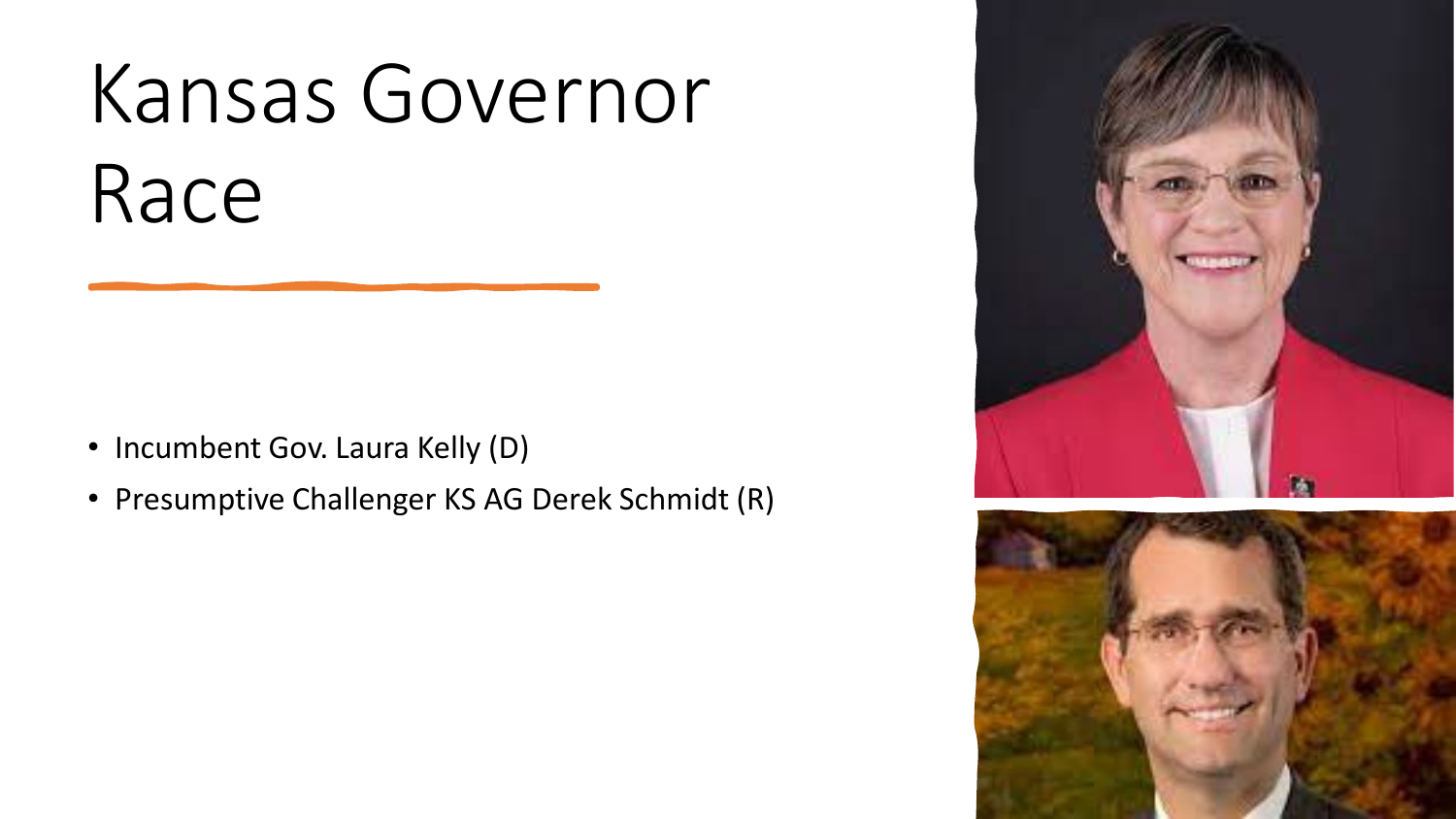## Kansas Attorney General Race

- Kris Kobach Republican Former Secretary of State/Gubernatorial Candidate
- Tony Mattivi Republican Retired Federal Prosecutor
- Kellie Warren Republican State Senator/Judiciary Chair
- Chris Mann Democrat Lawrence Attorney
- Kristi Welder Democrat Olathe Attorney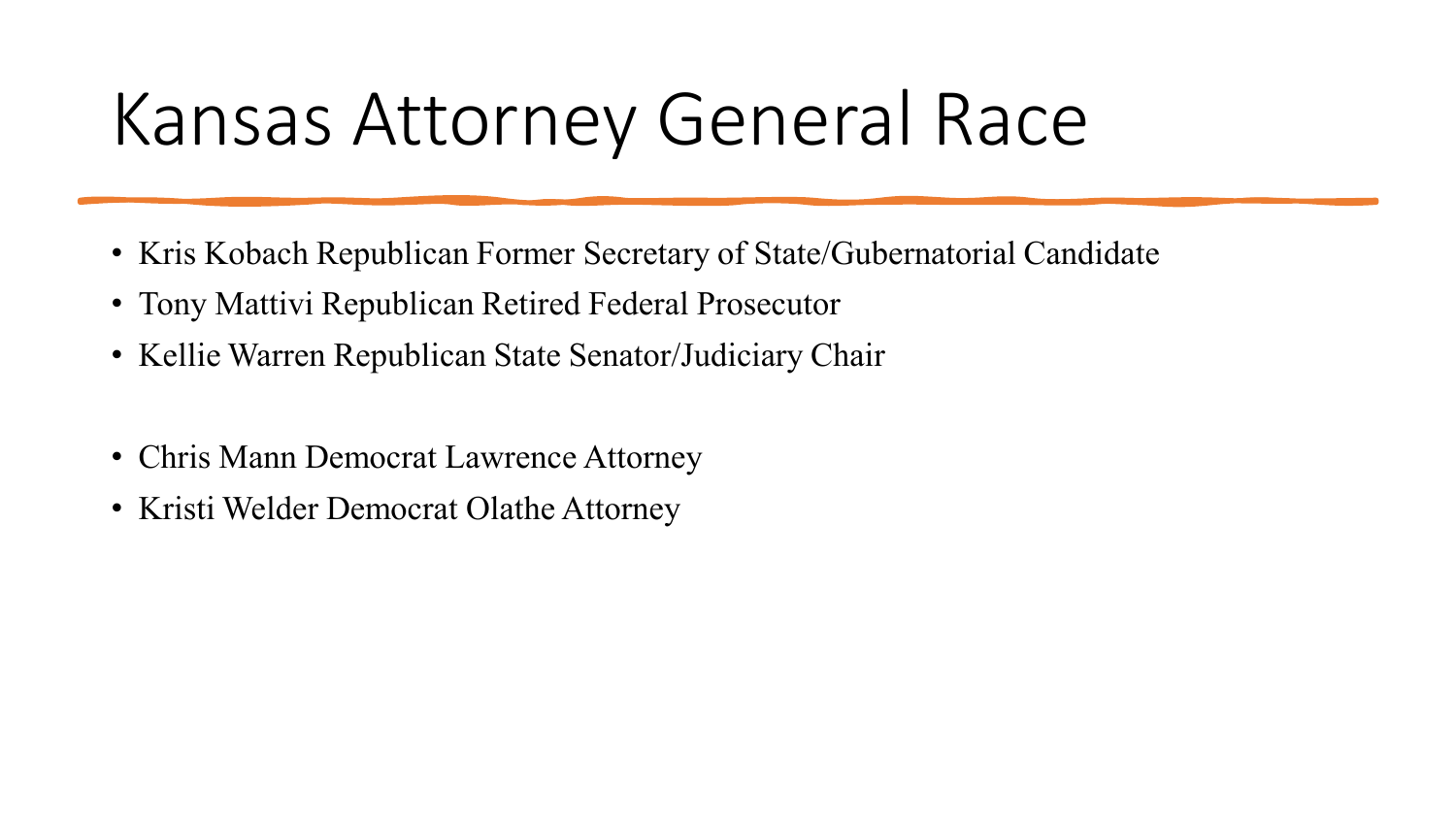## Kansas State Treasure

- Lynn Rogers Democrat Incumbent Treasurer
- Michael Austin Republican Former Brownback Economic Advisor
- Steven Johnson Republican State Representative/Chair Insurance & Pensions
- Caryn Tyson Republican State Senator/Assessment & Taxation Chair
- Sara Hart Weir Republican Former 3rd District Congressional Candidate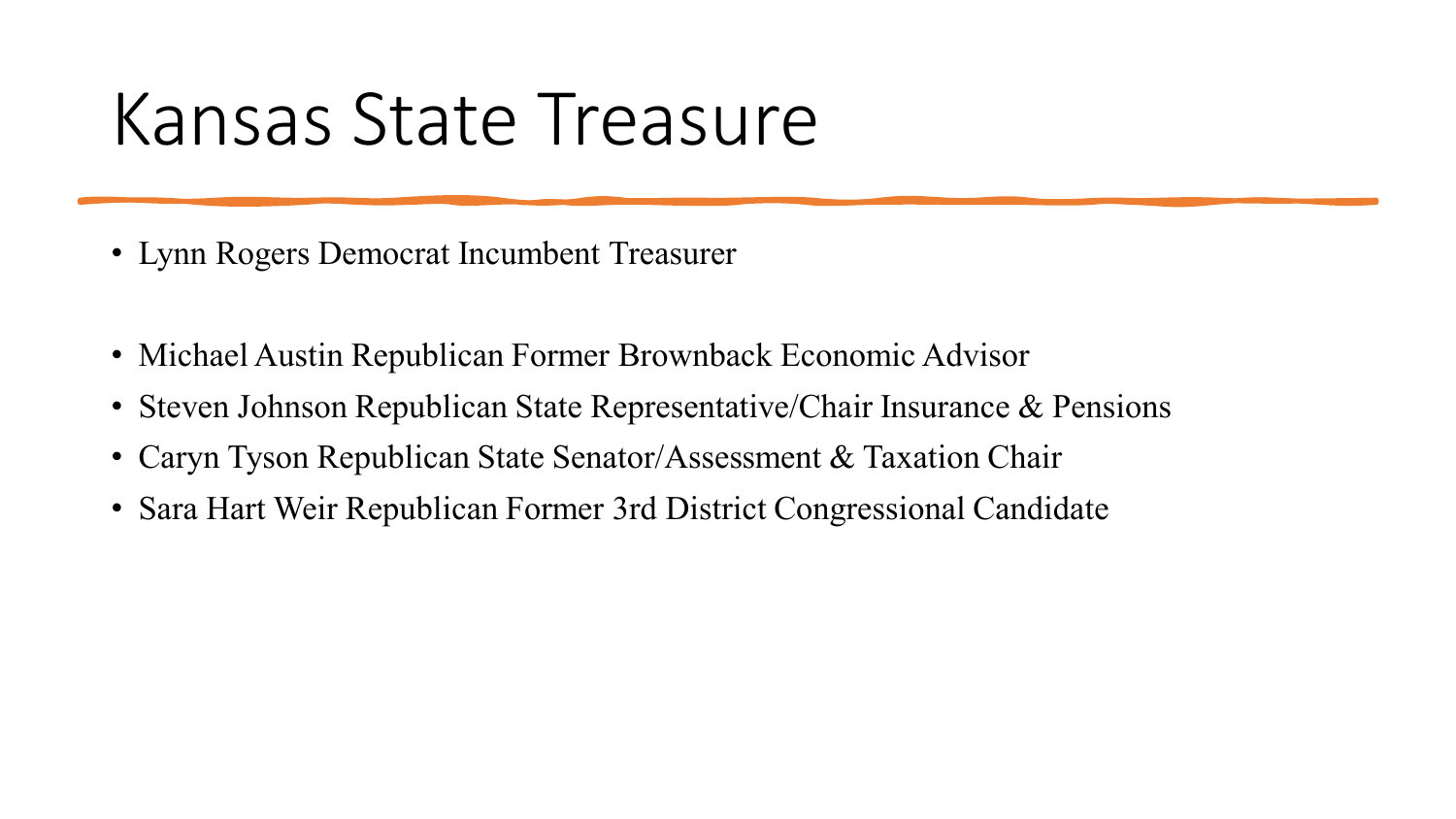# Legislative Resources

Kansas Legislature [www.kslegislature.org/li](http://www.kslegislature.org/li)

Kansas Leg. Research

[http://www.kslegresearch.](http://www.kslegresearch.org/KLRD-web/Policy.html) org/KLRD -web/Policy.html

State of Kansas: [www.kansas.gov](http://www.kansas.gov/)

Office of the Governor: [www.ksgovernor.org](http://www.ksgovernor.org/)

Judicial Branch: [www.kscourts.org](http://www.kscourts.org/)